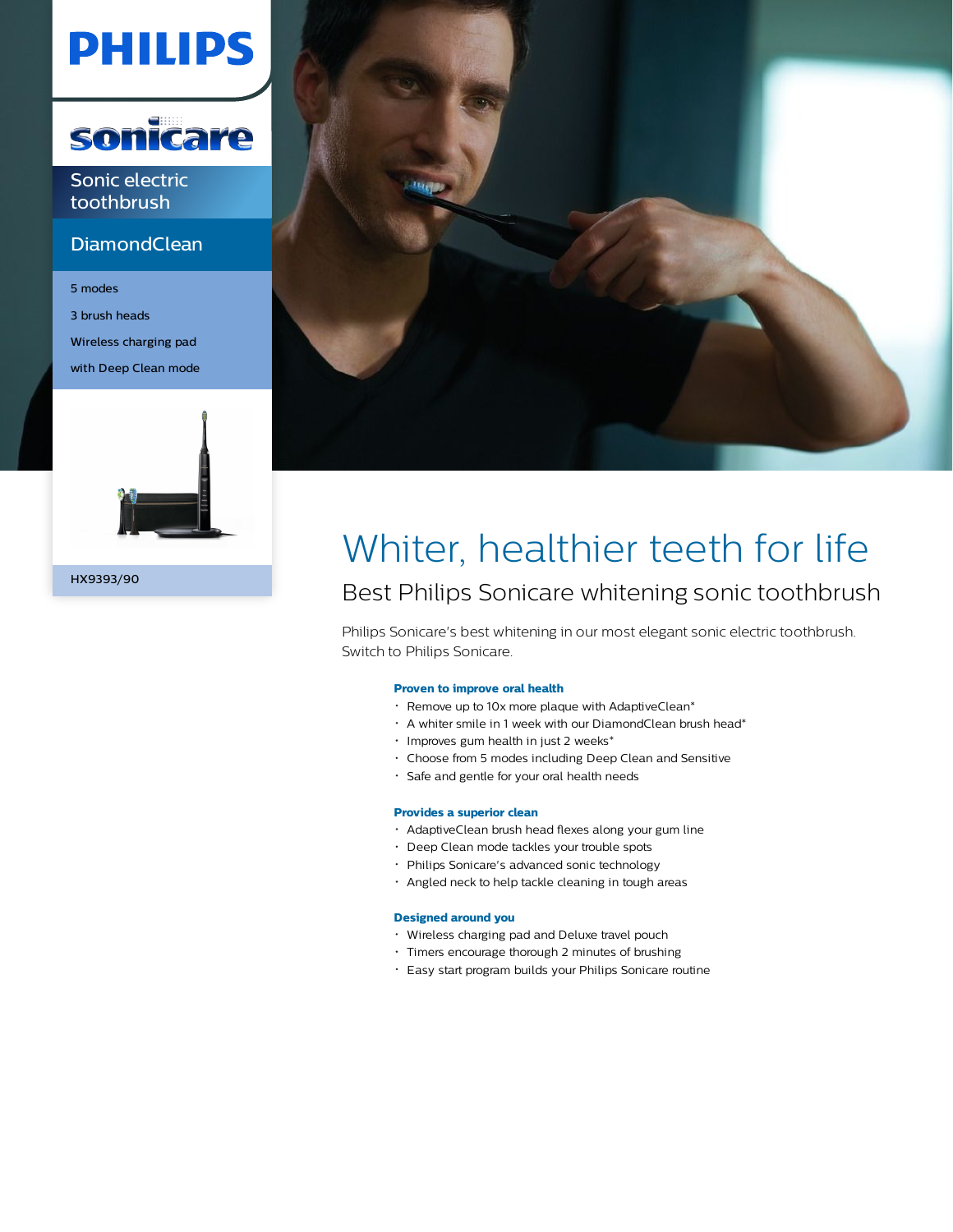### **Highlights**

#### **Remove up to 10x more plaque**



Click on the AdaptiveClean brush head to experience our deepest ever clean. You get 4x more surface contact\*\* to remove up to 10x more plaque in hard-to-reach areas,\* and a truly deep clean along the gum line and between teeth.

#### **Up to 2x whiter teeth**



Click on our DiamondClean brush head to gently yet effectively remove surface stains. Densely packed central stain removal bristles work hard to make your smile 2x whiter in just 7 days.\*

#### **Look after those gums**



With optimal cleaning from your DiamondClean, gums will become healthier in 2 weeks\*. Removing up to 7x more plaque along the gum line than a manual toothbrush\*, you'll get your healthiest smile.

#### **5 modes to clean your way**

| $\equiv$<br>\$<br>$\bullet$ |  |
|-----------------------------|--|
| $\sim$                      |  |

With DiamondClean, you get a truly refreshing clean every day. Our 5 modes cover all your brushing needs; Clean mode – for exceptional daily cleaning, Gum Care – to gently massage gums, Deep Clean – for an invigorating deep clean, Sensitive – for gentle yet effective cleaning of sensitive gums, and White – the ideal mode to remove surface stains.

#### **Up to 2x healthier teeth**



Click on our AdaptiveClean brush head for a deep, gentle clean that leaves gums up to 2x healthier than a manual toothbrush. Soft rubber sides flex along every contour of your teeth and gums to absorb any excess pressure. Bristles can then reach deep between teeth giving you a comfortable, effective deep clean.

#### **Wireless charging pad**



Our innovative wireless charging pad supports not only your toothbrush but also most Qi enabled devices, including your Qi-enabled

smartphone. It also charges your toothbrush up to 2x faster versus the charging glass. Its deluxe travel case enable you to bring your toothbrush as well as its accessories everywhere you go.

#### **Philips Sonicare technology**



Philips Sonicare's advanced sonic technology pulses water between teeth, and its brush strokes break up plaque and sweep it away for an exceptional daily clean.

#### **Extra deep cleaning**



Our Deep Clean mode means you can really focus on specific areas, paying them extra attention. We've combined our unique brush head motion with an extended 3 minutes of brushing time so your teeth get a truly deep clean.